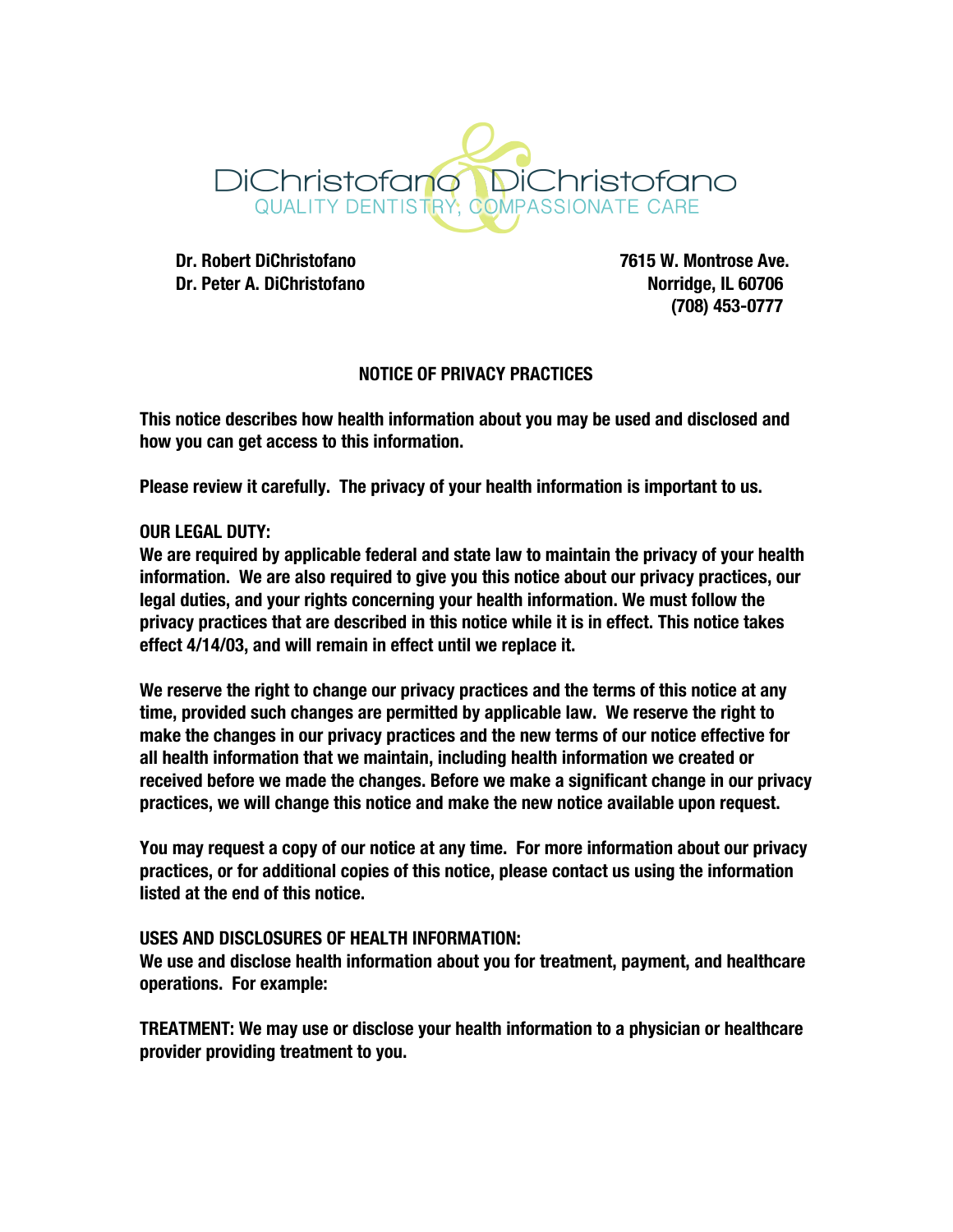**PAYMENT: We may use and disclose your health information to obtain payment for services we provide to you.**

**HEALTHCARE OPERATIONS: We may use and disclose your health information in connection with our healthcare operations. Healthcare operations include quality assessment and improvement activities, reviewing the competence or qualifications of healthcare professionals, evaluating practitioner and provider performance, conducting training programs, accreditation, certification, licensing or credentialing activities.**

**YOUR AUTHORIZATION: In addition to our use of your healthcare information for treatment, payment or healthcare operations, you may give us written authorization to use your health information or to disclose it to anyone for any purpose. If you give us an authorization, you may revoke it in writing at any time. Your revocation will not affect any use or disclosures permitted by your authorization while it is in effect. Unless you give us a written authorization, we cannot use or disclose your health information for any reason except those described in this notice.**

**TO YOUR FAMILY AND FRIENDS: We must disclose your health information to you, as described in the patient rights section of this notice. We may disclose your health information to a family member, friend or other person to the extent necessary to help with your healthcare or with payment for your healthcare, but only if you agree that we may do so.**

**PERSONS INVOLVED IN CARE: We may use or disclose health information to notify or assist in the notification of (including identifying or locating) a family member, your personal representative or another person responsible for your care, of your location, your general condition, or death. If you are present, then prior to use or disclosure of your health information, we will provide you with an opportunity to object to such uses or disclosures. In the event of your incapacity or emergency circumstances, we will disclose health information based on a determination using our professional judgment disclosing only health information that is directly relevant to the person's involvement in your healthcare. We will also use our professional judgment and our experience with common practice to make reasonable inferences of your best interest in allowing a person to pick up filled prescriptions, medical supplies, X-rays, or other similar forms of health information.**

**MARKETING HEALTH- RELATED SERVICES: We will not use your health information for marketing communications without your written authorization.**

**REQUIRED BY LAW: We may use or disclose your health information when we are required to do so by law.**

**ABUSE OR NEGLECT: We may disclose your health information to appropriate authorities if we reasonably believe that you are a possible victim of abuse, neglect, or domestic violence or the possible victim of other crimes. We may disclose your health information**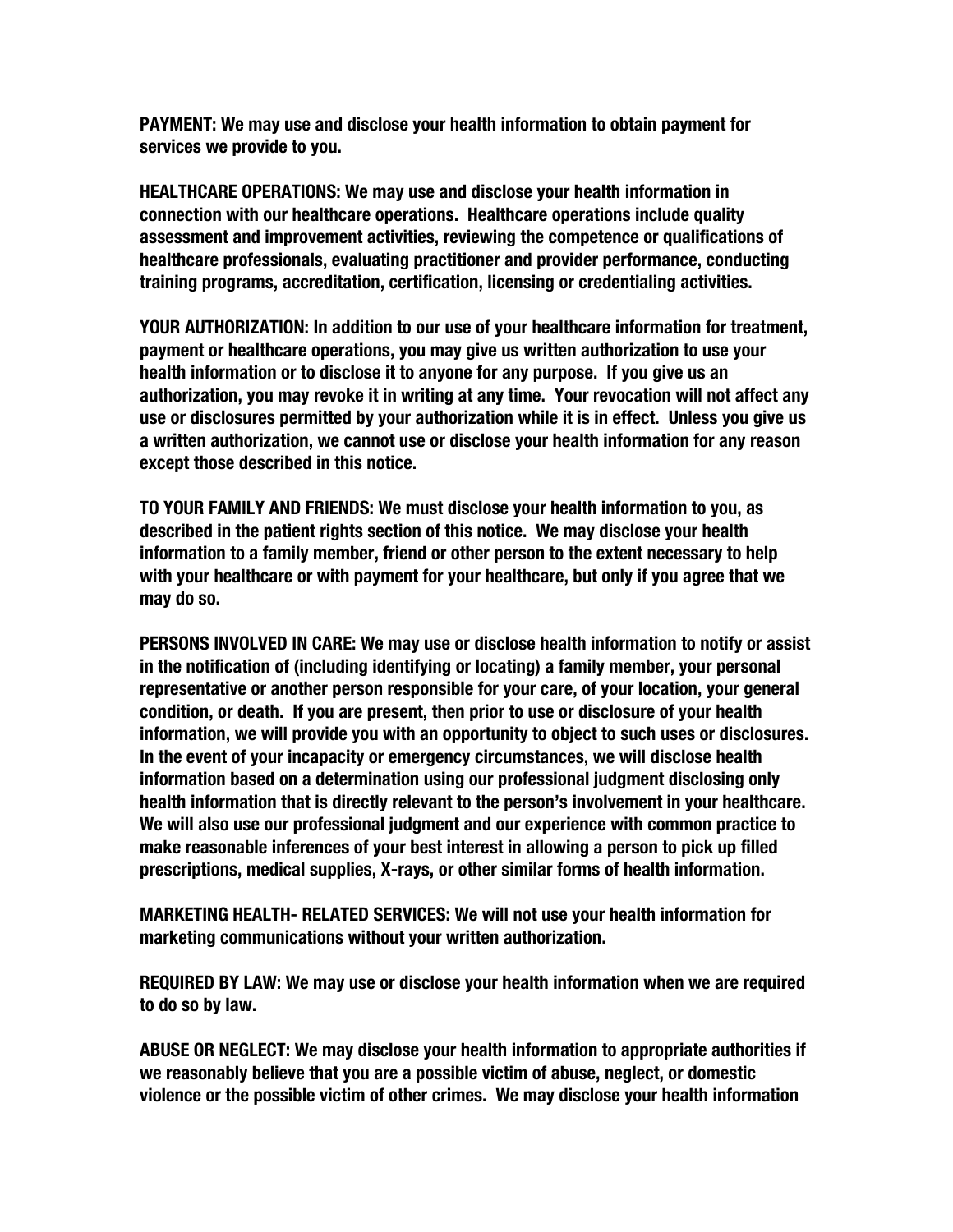**to the extent necessary to avert a serious threat to your health or safety or the health or safety of others.**

**NATIONAL SECURITY: We may disclose to military authorities the health information of Armed Forces personnel under certain circumstances. We may disclose to authorized federal officials health information required for lawful intelligence, counterintelligence, and other national security activities. We may disclose to correctional institution or law enforcement official having lawful custody of protected health information of inmate or patient under certain circumstances.**

**APPOINTMENT REMINDERS: We may use or disclose your health information to provide you with appointment reminders (such as voicemail messages, postcards, or letters).**

## **PATIENT RIGHTS**

**ACCESS: You have the right to look at or get copies of your health information, with limited exceptions. You may request that we provide copies in a format other than photocopies. We will use the format you request unless we cannot practically do so. (You must make a request in writing to obtain access to your health information. You may obtain a form to request access by using the contact information listed at the end of this Notice. We will charge you a reasonable cost-based fee for expenses such as copies and staff time. You may also request access by sending us a letter to the address at the end of this Notice. If you request copies, we will charge you \$25.00 to locate and copy your health information, and postage if you want the copies mailed to you. If you request an alternative format, we will charge a cost-based fee for providing your health information in that format. If you prefer, we will prepare a summary or an explanation of your health information for a fee. Contact us using the information listed at the end of this Notice for a full explanation of our fee structure.)** 

**DISCLOSURE ACCOUNTING: You have the right to receive a list of instances in which we or our business associates disclosed your health information for purposes, other than treatment, payment, healthcare operations and certain other activities, for the last six**  years, but not before April 14<sup>th</sup>,2003. If you request this accounting more than once in a **12 months period, we may charge you a reasonable, cost based fee for responding to these additional requests.**

**RESTRICTION: You have the right to request that we place additional restrictions on our use or disclosure of your health information. We are not required to agree to these additional restrictions, but if we do, we will abide by our agreement(except in an emergency).**

**ALTERNATIVE COMMUNICATION: You have the right to request that we communicate with you about your health information by alternative means or to alternative locations. You must make your request in writing. Your request must specify the alternative means or**